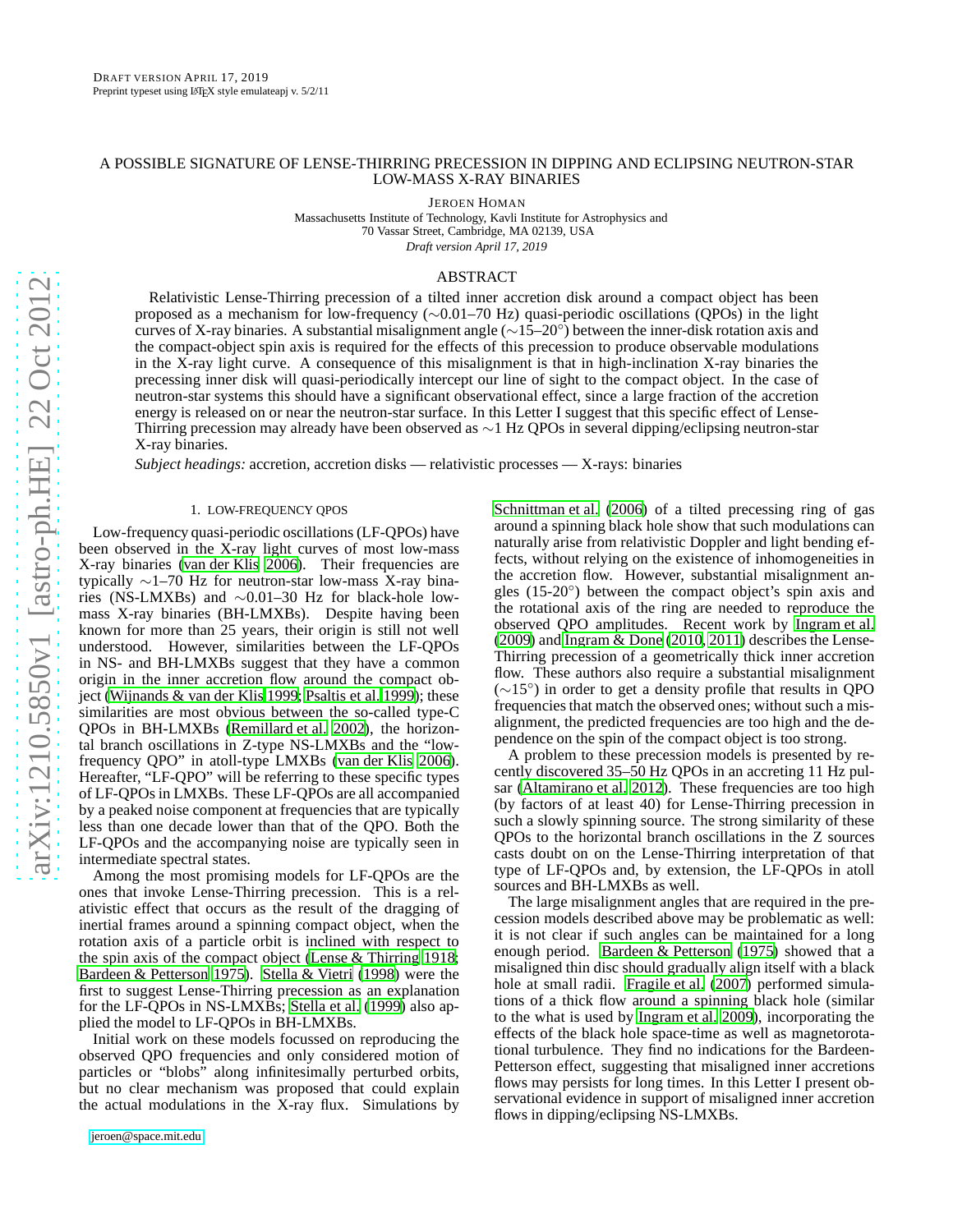

<span id="page-1-0"></span>**Figure 1.** Examples of ∼1 Hz QPOs. Panel (a) shows a power spectrum of EXO 1748–248 with a QPO at 0.44 Hz and panel (b) shows a power spectrum of EXO 0748-676 with a QPO at 0.78 Hz. The best fits (black curves) to the power spectra are shown, together with the individual components (grey curves). In both cases the QPO is accompanied by significant peaked noise components (with at least one being close to the QPO frequency), while in EXO 0748–676 power-law noise was present as well. The *RXTE* observation used for panel (a) was  $50054-06-04-03$ ; for panel (b) observations  $20082-01 [01 \& 02]$  were used. The power spectra were created and fitted following procedures outlined in [Homan et al.](#page-3-14) [\(2005](#page-3-14)).

#### 2. QPOS IN DIPPING/ECLIPSING NS-LMXBS

The large misalignment angles required to reproduce the observed LF-QPO amplitudes and frequencies have a potentially observable consequence that has not been discussed in previous works: if the inclination angle of a source is within a certain range, part of the titled and precessing (thick) inner accretion flow could quasi-periodically intercept the line of sight between an observer and the central compact object. For a misalignment angle  $\alpha$  this is expected to happen in sources that are viewed at inclination angles that are larger than  $90^\circ - \alpha$ ; for  $\alpha \approx 20^\circ$  [\(Schnittman et al. 2006;](#page-3-8) [Ingram et al. 2009\)](#page-3-9) this means inclination angles larger than  $70^{\circ}$ . Given the absence of a solid surface in BH-LMXBs, the movement of the precessing disk through our line of sight should not result in substantial flux modulation of the compact object itself in those sources, although, as pointed out by [Ingram et al. \(2009](#page-3-9)), self-occultation of the disk may occur. However, for NS-LXMBs, where up to half of the accretion energy is released on the neutron star surface or in the boundary layer, substantial modulations will arise when the precessing disk moves through our line of sight.

As I discuss below, evidence for such modulations has been seen in a number of dipping and/or eclipsing NS-LMXBs. The dips and eclipses in the X-ray light curves of these sources are the result of absorption by extended features in the outer accretion disk and obscuration by the companion star, respectively. Dips are typically seen in sources with inclination angles  $> 60^\circ$ , whereas full (i.e. not partial) eclipses are seen in sources with inclination angles between 75° and 80◦ [\(Frank et al. 1987\)](#page-3-15). These sources are therefore expected to show the effects of the inner accretion disk moving through our line of sight to the compact object if the misalignment angle  $\alpha$  is indeed on the order of 15° – 20°.

The first dipping NS-LMXB in which clear evidence was found for modulations of the neutron-star emission is XB



<span id="page-1-1"></span>**Figure 2.** (a) Light curve of EXO 1745–248 (observation 50054-06-04-03), showing three type I X-ray bursts. Panel (b) shows a enlargement of the dark shaded area in panel (a). A strong ∼0.4 Hz QPO can be seen in the light curve that persists during the type I X-ray burst. Panel (c) shows the light curve from panel (b), divided by a 3.125 s running average. Time resolution is 1s in all three panels. Fits to the power spectra from outside and inside the bursts give fractional rms amplitudes of  $11.1 \pm 0.6$  % and  $13.7 \pm 2.1$  %, respectively.

1323–619. [Jonker et al.](#page-3-16) [\(1999\)](#page-3-16) discovered a 0.77–0.87 Hz QPO in data obtained with the *Rossi X-ray Timing Explorer (RXTE)*, with an amplitude that was found to be consistent with being constant during the persistent emission, X-ray dips, and, most importantly, type I X-ray bursts (which are the result of thermonuclear burning on the neutron-star surface). Unlike LF-QPOs in non-dipping/eclipsing NS-LXMBs, the fractional rms amplitude of this QPO depended only weakly on energy. Based on these properties [Jonker et al. \(1999\)](#page-3-16) concluded that the QPO was caused by quasi-periodic obscuration of the central X-ray source by a structure in or on the accretion disk. The fact that the ∼1 Hz QPOs persist throughout dips with nearly constant rms amplitudes indicates that they are formed at a radius smaller than the radius at which the dipping structures are located.

Soon after, a QPO with similar properties was found in the dipping/eclipsing NS-LMXB EXO 0748–676 by [Homan et al. \(1999\)](#page-3-17). The frequency of this QPO was found to be more variable (0.58–2.44 Hz), but otherwise its properties were remarkably similar. Despite the observed frequency range, I will refer to this type of QPO as the "∼1 Hz QPO" throughout the remainder of this Letter, to set it apart from the LF-QPOs in the non-dipping/eclipsing NS-LMXBs. An example of a ∼1 Hz QPO from EXO 0748-676 is shown in Figure [1b](#page-1-0). The only observation in which [Homan et al.](#page-3-17) [\(1999\)](#page-3-17) did not find the ∼1 Hz QPO had a count rate 2–3 times higher than the other observations in their data set. Analysis of a larger data set by [Homan & van der Klis \(2000](#page-3-18)) increased the frequency range to 0.4–3 Hz and also made it clear that the observation without the ∼1 Hz QPO corresponded to the spectrally soft state, whereas the observations with ∼1 Hz QPOs were all in spectrally harder states. A preliminary inspection of more recent EXO 0748–676 data reveals ∼1 Hz QPOs up to at least 15 Hz.

The third source in which a  $\sim$ 1 Hz QPO was found is the dipping NS-LMXB 4U 1746–37. [Jonker et al.](#page-3-19) [\(2000\)](#page-3-19) detected a 1.01–1.59 Hz QPO that, like the QPOs in XB 1323–619 and EXO 0748–676, persisted through type I X-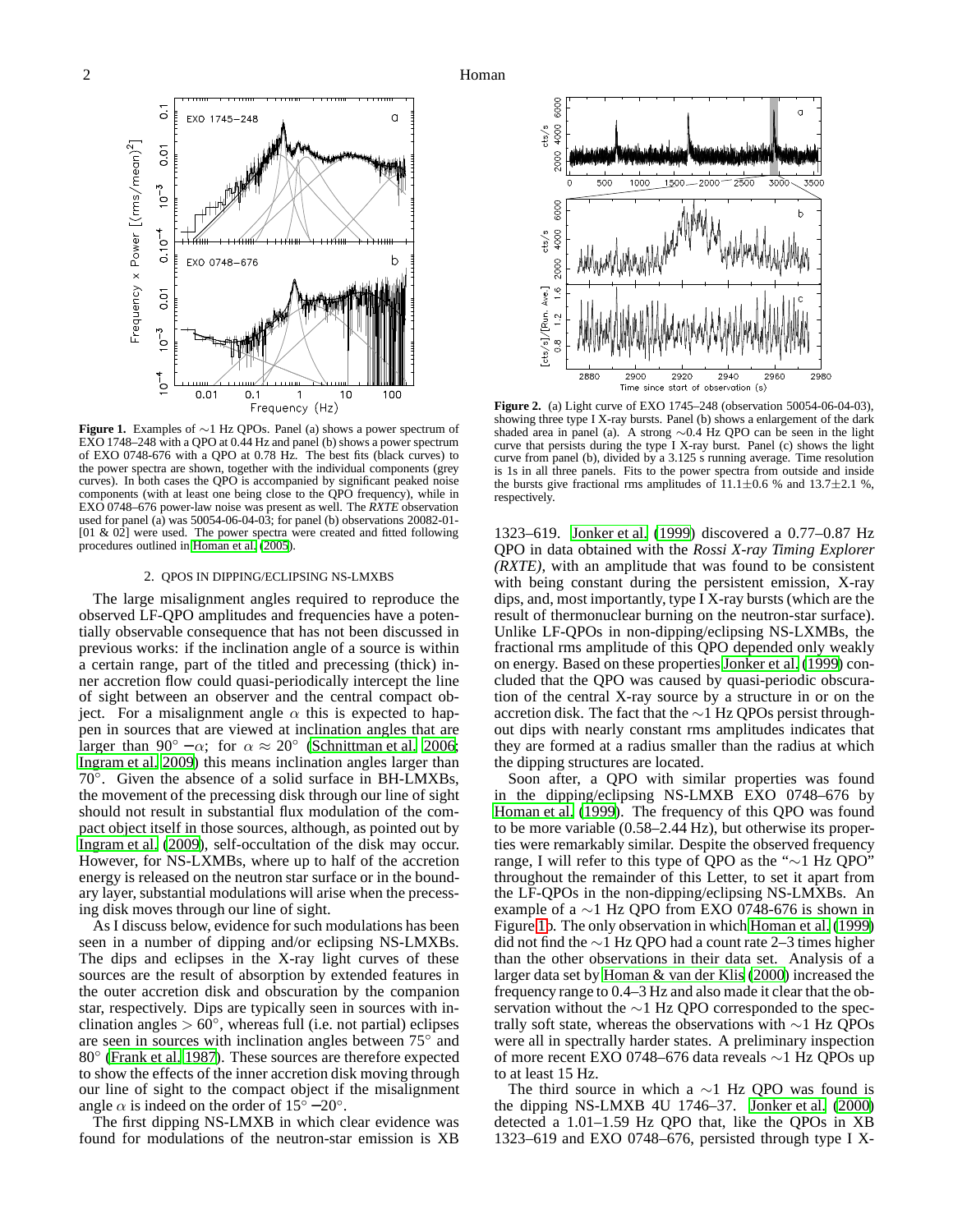<span id="page-2-0"></span>**Table 1** Dipping/eclipsing NS-LMXBs observed with RXTE

| Source         | $\sim$ 1 Hz QPOs | Refs   |
|----------------|------------------|--------|
| EXO 0748-676   | yes              | 1,2    |
| $XB$ 1254-690* | no               | 3      |
| XTE J1710-281  | yes              | 4      |
| 4U 1746–37     | yes              | 5      |
| MXB 1659-298   | ?                |        |
| 4U 1624-49*    | no               | 6      |
| XB 1323-619    | yes              |        |
| 4U 1915-05     | ?                | 8      |
| XTE J1759-220  | yes              | 9      |
| 1A 1744–361    | yes              | 10     |
| EXO 1745-248   | yes              | 11, 12 |

<sup>⋆</sup> These sources have only been observed in the soft state

References: **1** [Homan et al. \(1999\)](#page-3-17) **2** [Homan & van der Klis \(2000](#page-3-18)) **3** [Bhattacharyya](#page-3-20) [\(2007](#page-3-20)) **4** Preliminary analysis **5** [Jonker et al. \(2000](#page-3-19)) **6** [Lommen et al. \(2005](#page-3-21)) **7** [Jonker et al. \(1999](#page-3-16)) **8** [Boirin et al. \(2000](#page-3-22)) **9** Rudy Wijnands, private communication **10** [Bhattacharyya et al. \(2006](#page-3-23)) **11** Altamirano et al. (in prep.) **12** [Mukherjee & Bhattacharyya \(2011](#page-3-24))

ray bursts. Also, like in EXO 0748-676, a clear dependence on spectral state was observed; the QPO was only found in the spectrally hard state and was not detected in the spectrally soft state.

In addition to the three sources discussed above, there are eight other dipping and/or eclipsing NS-LMXBs that have been observed extensively with RXTE (with total exposure times ranging from  $\sim$ 135 ks to  $\sim$ 660 ks). These sources are listed in Table [1.](#page-2-0) ∼1 Hz QPOs have been found in three of these sources: in 1A 1744–361 [\(Bhattacharyya et al. 2006\)](#page-3-23), where it was only seen in the hard state, EXO 1745–248 (Altamirano et al., in prep, [Mukherjee & Bhattacharyya 2011\)](#page-3-24), also only in the hard state, and XTE J1759–220 (Rudy Wijnands, private communication; spectral state unknown). An example power spectrum from EXO 1745–248, showing a  $\sim$ 1 Hz QPO, can be seen in Figure [1a](#page-1-0). The corresponding light curve of this observation is shown in Figure [2;](#page-1-1) the ∼0.4 Hz QPO can clearly be seen in the light curve, both in the persistent and in the burst emission.

Hints of ∼1 Hz QPOs were also seen in a preliminary analysis of data of XTE J1710–281. In 4U 1624– 49 [\(Lommen et al. 2005\)](#page-3-21) and XB 1254–690 [\(Bhattacharyya](#page-3-20) [2007\)](#page-3-20) no  $\sim$  1 Hz QPOs (or LF-QPOs) were observed; both sources were only found in the soft state. [Boirin et al. \(2000\)](#page-3-22) report on QPOs between 5 and 80 Hz in the dipping NS-LMXB 4U 1915-05, but it is not clear if these QPOs have similarities to the  $\sim$ 1 Hz QPO in the other dipping/eclipsing sources. I was not able to find rapid variability studies of the eclipsing NS-LMXB MXB 1659–298. A summary of ∼1 Hz QPO detections is given in Table [1.](#page-2-0)

### 3. DISCUSSION

The ∼1 Hz QPOs detected in dipping/eclipsing NS-LMXBs satisfy one of the implicit predictions of the latest versions of the Lense-Thirring precession models for LF-QPOs; they are caused by matter moving through our line of sight to the neutron star. This latter property is deduced from the fact that the strength of the ∼1 Hz QPOs remains moreor-less constant during type I X-ray bursts, as can be seen in Figure [2,](#page-1-1) for example. The fact that the ∼1 Hz QPOs are only detected in dipping/eclipsing sources (i.e. sources that are seen at viewing angles larger than ∼60◦ ) falls in line with

the misalignment angles of  $\sim$ 15–20<sup>°</sup> that are implied by the work of [Schnittman et al. \(2006](#page-3-8)) and [Ingram et al. \(2009\)](#page-3-9).

The frequency of the ∼1 Hz QPOs was originally interpreted as being Keplerian by [Jonker et al.](#page-3-16) [\(1999\)](#page-3-16) and [Homan et al.](#page-3-17) [\(1999\)](#page-3-17). For the ∼0.4–15 Hz range seen in EXO 0748–676 this would correspond to radii of  $\sim 2.8 \times 10^{-7}$  $3.1 \times 10^8$  cm (assuming a 1.4  $M_{\odot}$  NS). However, it is not clear what type of obscuring structures might exist at such radii that could cause the ∼1 Hz QPOs. In the Lense-Thirring precession interpretation, the radius at which the modulation of the neutron-star emission occurs is obviously much smaller. Using the Lense-Thirring precession frequency equations from [Stella & Vietri](#page-3-6) [\(1998\)](#page-3-6), and assuming a neutron-star spin of 552 Hz [\(Galloway et al. 2010\)](#page-3-25), a mass of 1.4 *M*⊙, and a moment of inertia of  $10^{45}$  g cm<sup>2</sup>, we find typical radii of ~  $1.8 \times 10^7 - 3.1 \times 10^8$  cm for EXO 0748–676. The corresponding range for Keplerian frequencies at those radii is ∼150–930 Hz, which largely overlaps with the range of upper kHz QPO frequencies (of interpreted as Keplerian) reported for NS-LMXBs [\(van der Klis 2006](#page-3-0)).

An important property of the ∼1 Hz QPOs is their very weak energy dependence. This sets them apart from the LF-QPOs seen in NS-LMXBs and BH-LMXBs, which generally increase in strength with energy. This weak energy dependence could easily be produced by (partial) obscuration of the central X-ray source by an opaque medium, such as an optically thick accretion disk. However, the part of the flow that is intercepting our line of sight to the central X-ray source in the geometrical model of [Ingram et al. \(2009](#page-3-9)) is assumed to be a translucent ( $\tau \sim 1$ ) Comptonizing medium, rather than an optically thick medium. Still, most of the photons from the central X-ray source that will interact with the Comptonizing medium will be scattered out of our line of sight, and, since the chance of scattering (set by the Thomson scattering cross section) is independent of photon energy, the resulting modulation will not have a strong energy dependence.

In the framework of the Lense-Thirring precession models, both the LF-QPOs and the ∼1 Hz QPOs in NS-LMXBs could be the result of the same precession mechanism. For sources with inclinations less than ∼60◦ modulations in the X-ray flux would be the result of relativistic beaming and light bending effects [\(Schnittman et al. 2006\)](#page-3-8), whereas for sources with higher inclinations the modulations would be the result of obscuration of the central X-ray source. So, while the frequency of the two types of QPOs is set by the (same) precession frequency, the actual modulation mechanism would depend on the viewing angle. It is therefore interesting to see how the properties of the ∼1 Hz QPOs compare with those of the LF-QPOs, also in light of the recent findings by [Altamirano et al.](#page-3-12) [\(2012\)](#page-3-12).

 $\sim$ 1 Hz QPOs are predominantly detected in the spectrally hard state, with some detections in the intermediate state. LF-QPOs are, however, predominantly detected in intermediate spectra states, with occasional detections in hard and soft spectral states.

LF-QPOs increase in frequency as the X-ray spectrum softens. For ∼1 Hz QPOs this dependence has not yet been studied, but there are strong indications that the highest frequency  $\sim$ 1 Hz QPOs in EXO 0748–676 are found in the spectrally softer states than the lowest frequency ones.

In terms of QPO frequency range there is a clear discrepancy between the two types of QPOs. Based on their X-ray luminosity and spectra, the dipping/eclipsing NS-LMXBs are